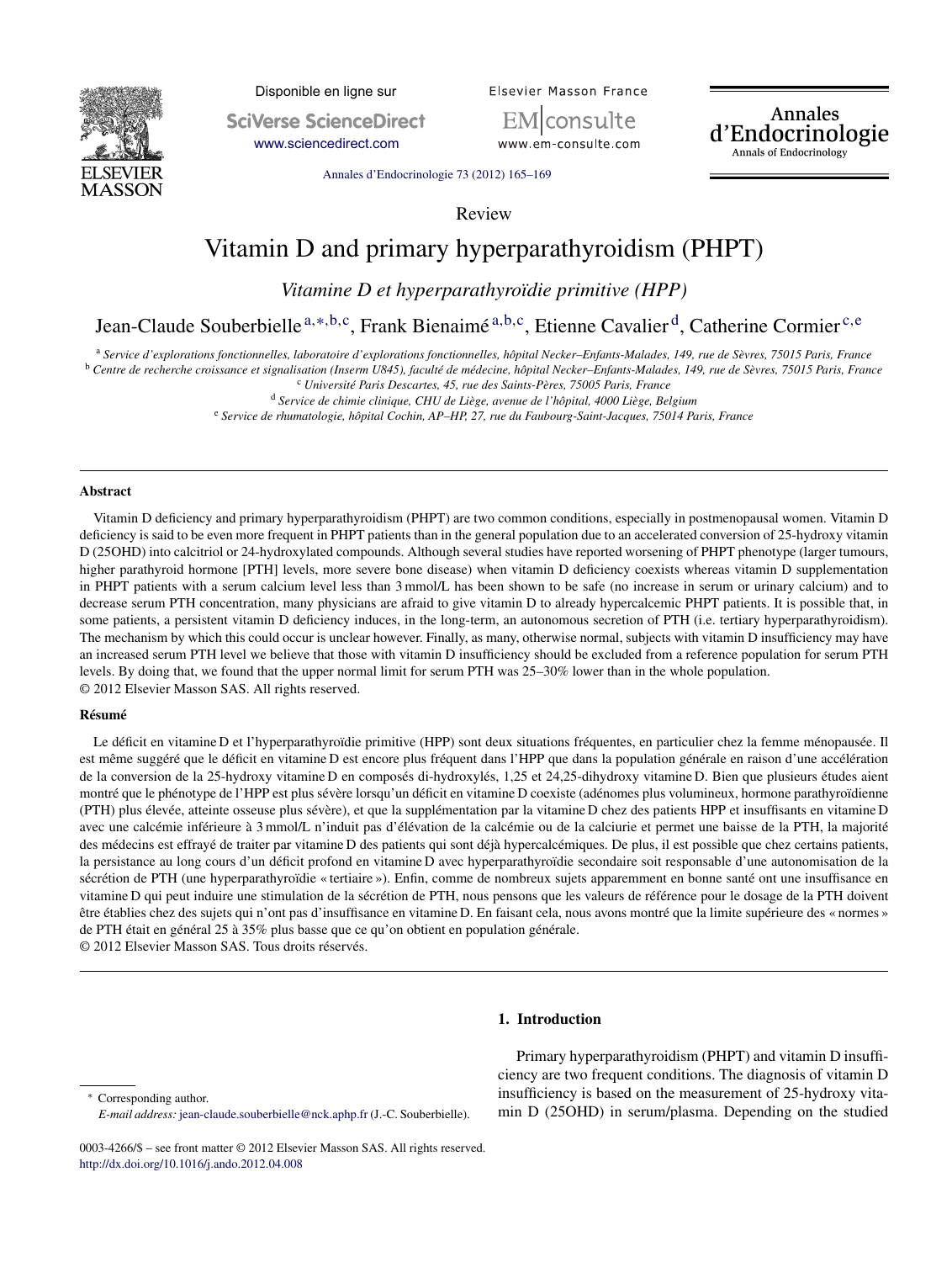population, and on the 25OHD cut-off value below which it is defined (50, 75, 80, or 100 nmol/L for example), vitamin D insufficiency isfound in approximately 30–50% to almost 100% of cases [\[1\].](#page-3-0) According to population-based surveys, PHPT is now considered as the third most frequent endocrinopathy (after diabetes mellitus and thyroid diseases), with a prevalence of approximately 1/1000 in the general population but one to 3% (and sometimes more) in menopausal women depending on the biological diagnostic criteria used [\[2\].](#page-3-0) The diagnosis of PHPT is usually based on the measurement of serum calcium and parathyroid hormone (PTH) levels showing a high (or inappropriately high normal) PTH level in the presence of hypercalcemia [\[3\].](#page-3-0) Less obvious presentations such as normocalcemic PHPT are more and more frequently detected [\[4\].](#page-3-0) It is of note that, due to more systematic measurement of serum calcium, PHPT has shifted from a rare disease with severe bone and/or renal complications to a frequent, mostly asymptomatic disease. The treatment of PHPT consists in the surgical removal of the diseased parathyroid (PT) gland(s) [\[5\]](#page-3-0) although alternative medical treatments are possible in case of contra-indication to surgery or anaesthesia [\[6\].](#page-3-0) It must be underlined that parathyroidectomy (PTX) is not systematically proposed to any PHPT patient and criteria for PTX (based on risk/benefit ratio) are regularly updated during consensus conferences, the latest recommendations having been published in 2009 [\[7\].](#page-3-0)

## **2. Vitamin D insufficiency/deficiency as a consequence or a cause of primary hyperparathyroidism**

There are potential reasons for PHPT causing vitamin D insufficiency. Increased conversion of 25OHD into calcitriol and/or 24-hydroxylated vitamin D compounds is probably the most frequently evoked reason. However, calcitriol levels and 1-alpha hydroxylase activity are both clearly elevated in PHPT but the serum molar ratio of calcitriol to 25OHD (approximately 1/1000) makes that the excessive synthesis of calcitriol in PHPT is unlikely an explanation for an important decrease in 25OHD serum levels. In line with that, Christensen et al. found a similar mean 25OHD concentration in 147 PHPT patients and 66 patients with familial hypercalcemia-hypocalciuria (FHH) who had similar level of calcemia despite frankly higher PTH and calcitriol levels in the PHPT group [\[8\],](#page-3-0) while Silverberg et al. found no association between the serum levels of 25OHD and calcitriol in 126 PHPT patients [\[9\].](#page-3-0) The high calcitriol levels found in PHPT patients may stimulate the synthesis of 24-hydroxylated compounds as the 24-hydroxylase enzyme is highly inducible by calcitriol [\[10\]](#page-3-0) although it is said also to be reduced by PTH [\[11\].](#page-3-0) Accordingly, 25OHD serum levels should thus be lower in PHPT patients than in controls. However, few studies that reported 25OHD levels in PHPT patients compared the percentage of low values with carefully matched controls. When analyzing these studies, low vitamin D status seems more frequent in the more severe forms of PHPT than in matched controls whereas this is less obvious in mild PHPT [\[8\].](#page-3-0)

It is well-known that long-lasting secondary hyperparathyroidism (SHPT) in patients with chronic kidney disease (CKD) may become autonomous, a situation commonly called tertiary hyperparathyroidism (THPT) which resembles PHPT (hypercalcemia and high PTH levels) albeit usually associated with hyperphosphatemia and characterized by hyperplasia of the four PT glands rather than isolated adenomas (although adenomas are also found) [\[12\].](#page-3-0) THPT frequently persists after renal transplantation and has also been reported in patients treated with phosphorus for hypophosphatemic rickets [\[13\].](#page-3-0) It is thus possible that long-lasting SHPT due to vitamin D deficiency leads to PT hyperplasia and adenoma eventually as suggested previously [\[14\].](#page-3-0) It must be said however that, on one hand, many persons worldwide are almost permanently vitamin D deficient without developing PHPT, and, on the other hand, that not all PHPT patients are vitamin D deficient. Decreased expression of the vitamin D receptor (VDR) and the calcium-sensing receptor (CaSR) in the hyperplastic and adenomatous PT glands is hypothesized to be, at least in part, responsible for the high proliferation of the PT cells and thus the progression of PHPT [\[15\].](#page-3-0) CaSR expression in the PT is up-regulated by calcitriol [\[16\]](#page-4-0) whereas VDR is also stimulated by calcitriol and inhibited by PTH. It is thus likely that, in some patients, profound and sustained SHPT due to vitamin D deficiency induces a desensitization of parathyroid VDR which leads to a decreased expression of CaSR and a shift in the calcium set-point. The reason why some PT but not others may then develop a monoclonal growth leading to a PT adenoma is however unclear. Over-expression of the cyclin *D1/PRAD1* gene has been implicated in the pathogenesis of a significant number of sporadic PT adenomas, while somatic mutations of the *MEN1* gene have been found in some PT adenomas [\[17\].](#page-4-0) *VDR* and *CYP27B1* genes have also been hypothesized as candidate tumour suppressor genes conferring to the PT the property of monoclonality. However, no mutation of*CYP27B1* [\[18\]](#page-4-0) or *VDR* [\[19\]](#page-4-0) genes have been found in genomic DNA from PT adenomas. VDR polymorphism has been related to the frequency of PHPT in some studies(60% of bb in 90 postmenopausal PHPT women compared to 33% in postmenopausal controls[\[20\]\)](#page-4-0) but not in others[\[21\].](#page-4-0) Finally, asthe nuclear factor kappaB (NF-KB) pathway seemsimplicated in the development of PT tumorigenesis [\[22\],](#page-4-0) and as calcitriol has been reported to inhibit NF-KB pathway in different systems [\[23\],](#page-4-0) influence of vitamin D deficiency on the PT cells proliferation due to NF-KB activation is another research topic.

# **3. Vitamin D deficiency and the presentation of primary hyperparathyroidism**

Whether a cause or a consequence of PHPT (or both), vitamin D deficiency has been clearly associated with a more severe phenotype of PHPT in many studies which reported higher PTH levels and larger tumours [\[24–29\],](#page-4-0) lower bone mineral density (BMD) especially at sites rich in cortical bone, and/or higher bone turnover [\[9,30,31\],](#page-3-0) and even an increased risk of fracture [\[32\]](#page-4-0) in PHPT patients with vitamin D deficiency compared to those with a "normal" vitamin D status. Furthermore, PHPT patients with vitamin D deficiency have worse post-PTX outcomes such as SHPT, delayed bone recovery, or "hungry bone syndrome", than those with a normal vitamin D status [\[33–35\]](#page-4-0)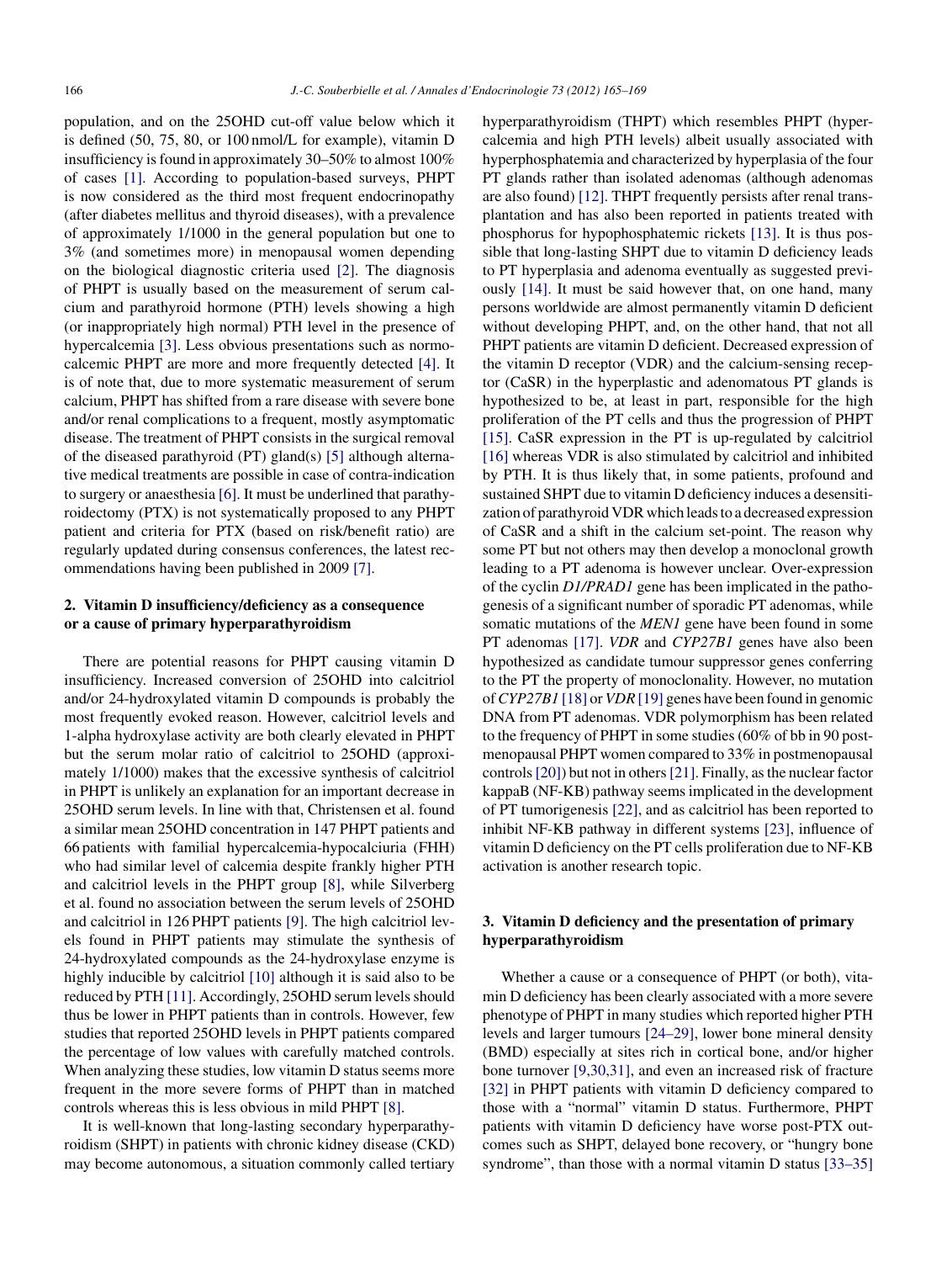| Table 1 |                                                                                                                 |
|---------|-----------------------------------------------------------------------------------------------------------------|
|         | Summary of the studies where primary hyperparathyroidism (PHPT) patients were given vitamin D (or calcifediol). |

| Study<br>1st author [ref] | Patients                                                                                    | Vitamin D treatment                                                                                                                | Main results                                                                                                                                                                                                                                                                               |  |
|---------------------------|---------------------------------------------------------------------------------------------|------------------------------------------------------------------------------------------------------------------------------------|--------------------------------------------------------------------------------------------------------------------------------------------------------------------------------------------------------------------------------------------------------------------------------------------|--|
| Kantorovitch [37]         | 5 PHPT patients with<br>$25OHD < 25$ nmol/L                                                 | 50,000 IU ergocalciferol twice weekly for<br>5 weeks                                                                               | No increase in serum calcium<br>Decrease in PTH levels<br>Increase in hip or spine BMD                                                                                                                                                                                                     |  |
| Grey [38]                 | 21 PHPT patients serum<br>calcium $<$ 3 mmol/L<br>25OHD < 50 nmol/L (mean<br>$27.5$ nmol/L) | 50,000 IU cholecalciferol weekly for<br>4 weeks, followed by 50,000 IU<br>cholecalciferol monthly for 11 months                    | Increase in serum 250HD to a mean 77.5 nmol/L<br>No increase in serum calcium or phosphorus<br>Decrease $(-26%)$ in serum PTH Decrease in serum<br>total alkaline phosphatase<br>No increase in mean 24-hour calciuria, but two patients<br>became hypercalciuric $(> 400 \text{ mg/day})$ |  |
| Grubbs $[39]$             | 112 PHPT patients                                                                           | 400,000 IU ergocalciferol over a one-month<br>period                                                                               | No change in serum calcium levels                                                                                                                                                                                                                                                          |  |
| Tucci $[40]$              | 56 PHPT patients with<br>$25OHD < 3$ mmol/L                                                 | 50,000 IU ergocalciferol weekly for 8 weeks<br>followed by a "stabilization" dosage ranging<br>from 800 IU/day to 100,000 IU/month | No change in serum calcium, phosphate, and PTH levels<br>No change in urinary calcium                                                                                                                                                                                                      |  |
| Isidro $[41]$             | 27 PHPT patients                                                                            | $8-16 \mu$ g calcifediol/day for one year                                                                                          | Mean 25 OHD of 71 nmol/L at one year<br>No change in serum calcium<br>Transient decrease in serum PTH<br>One-third of the patients became hypercalciuric                                                                                                                                   |  |

BMD: bone mineral density.

suggesting that ensuring an optimal post-PTX vitamin D (and nutritional calcium) status is mandatory.

# **4. Effect of Vitamin D supplementation in primary hyperparathyroidism patients**

The results of the above-mentioned studies [\[24–35\]](#page-4-0) may argue for a beneficial effect of vitamin D supplementation in PHPT patients with a low 25OHD serum level. However, what most physicians remember from their medical studies is that vitamin D deficiency may cause rickets on one hand, and that vitamin D may be potentially toxic on the other hand, vitamin D intoxication being a severe medical condition characterized by symptomatic hypercalcemia and hypercalciuria. It is thus not easy to convince the medical community to give vitamin D to already hypercalcemic PHPT patients, even if they are also vitamin D-deficient. Trials of vitamin D in PHPT patients with coexisting vitamin D deficiency, aiming to evaluate the risk/benefit ratio of this treatment, are thus of paramount importance. An encouraging report of five PHPT patients with low 25OHD serum levels who were given 50,000 IU vitamin D2 twice weekly for 5 weeks showed no increase in serum calcium and an increase in spine and/or hip BMD [\[36\].](#page-4-0) The "princeps" study was however published by Grey et al. 5 years later [\[37\].](#page-4-0) In this study, 21 PHPT patients with a serum calcium level less than 3 mmol/L and a 25OHD level less than 50 nmol/L were given 50,000 IU vitamin D3/week for one month and 50,000 IU/month for the following 11 months. At the end of the study, 25OHD levels had increased by almost 200%, whereas no increase in serum calcium or phosphate, and a decrease in serum PTH  $(-26%)$ and total alkaline phosphatase were recorded. The group mean calciuria did not change but two individual patients became hypercalciuric. Since then, Grubbs et al. [\[38\],](#page-4-0) and Tucci [\[39\]](#page-4-0) reported no change in serum calcium in PHPT patients who received large doses of vitamin D2. Very recently, Isidro et al. reported that, in 27 PHPT patients who received 8–16  $\mu$ g calcifediol/day for one year, serum calcium did not change while serum PTH decreased transiently, but one-third of the patients became hypercalciuric [\[40\].](#page-4-0) This may be due to the use of calcifediol (25OHD) instead of vitamin D2 or vitamin D3 as in [\[36–39\]](#page-4-0) but it is somewhat surprising regarding the 25OHD levels reached in these patients(71 nmol/L in mean), which were quite similar (or even lower) than in the previous studies [\[37–39\].](#page-4-0) These studies, summarized in Table 1, are consistent with the recommendation of the expert panel [\[3\]](#page-3-0) to measure routinely 25OHD levelsin any PHPT patient and to treat with vitamin D if the serum 25OHD level is less than 50 nmol/L. They also recommended performing randomized trials with vitamin D supplementation to better define the optimal 25OHD levels for individuals with PHPT.

# **5. Vitamin D and the diagnosis of primary hyperparathyroidism**

As indicated above, the diagnosis of PHPT is based on the concomitant finding of high serum calcium and PTH levels. In our clinical practice, probably because of the growing practice of biological testing in osteoporosis patients to exclude secondary causes of low bone mass and/or fracture, we are however more and more frequently confronted with difficult diagnoses presenting with mild hypercalcemia and normal PTH, normocalcemia and high PTH (normo-calcemic PHPT), or even high normal calcemia and PTH. In this context, the reliability of the reference values for serum PTH is of great importance. PTH reference values are established in an apparently healthy population. The problem is that vitamin D status of the various reference populations recruited to establish PTH normal values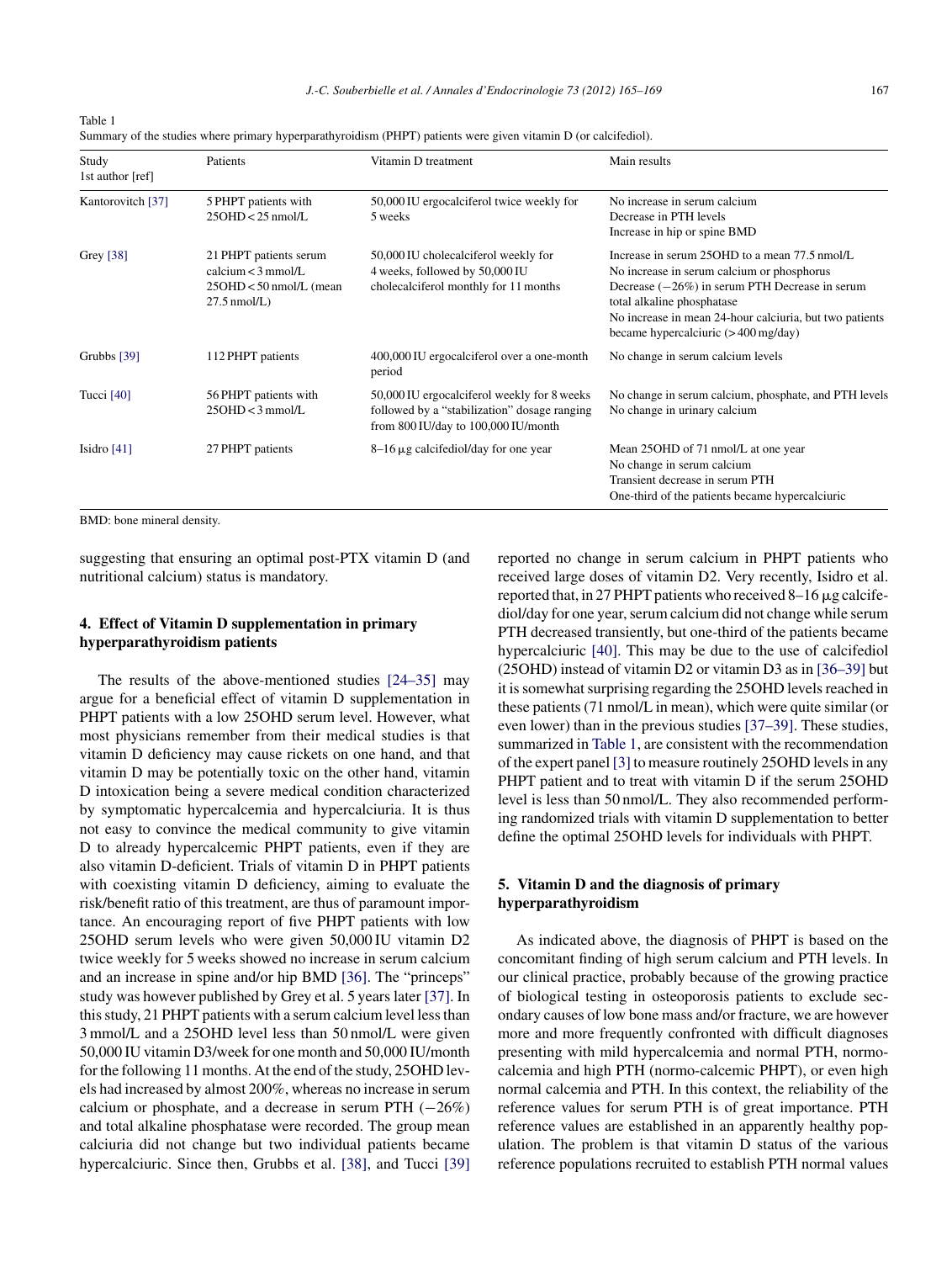#### <span id="page-3-0"></span>Table 2

Comparison of parathyroid hormone (PTH) reference values (ng/L) provided by the manufaturers of 10 commercial kits with reference values obtained in our units in a population of 240 healthy subjects (120 men, 120 women) with a serum 25-hydroxy vitamin D (25OHD) greater than 30 ng/mL and an eGFR (MDRD formula) greater than  $60 \text{ mL/min}/1.73 \text{ m}^2$ . With all these PTH assays, our upper normal limit is lower than those from the manufacturer. The difference is sometimes marginal (Architect, or Vitros assay), but sometimes huge (Access 2). It is mostly in the 25–35% range. The obvious consequence is that, depending on the reference values that are used with a given assay, a patient may be considered as having a PTH level that is either normal or high.

| Assay                       | Manufacturer's<br>reference values | Our laboratories'<br>reference values |
|-----------------------------|------------------------------------|---------------------------------------|
| 2nd generation assays       |                                    |                                       |
| Architect (Abbott)          | $15 - 68$                          | $16 - 65$                             |
| Immulite (Siemens)          | $12 - 65$                          | $0.5 - 50$                            |
| Vitros (Ortho-clinical)     | $7.5 - 53$                         | $11 - 48$                             |
| Liaison N-tact (DiaSorin)   | $17.3 - 73$                        | $21 - 68$                             |
| TiPTH (Scantibodies)        | $14 - 66$                          | $8 - 50$                              |
| Elecsys (Roche Diagnostics) | $15 - 65$                          | $14 - 50$                             |
| DiaSorin IRMA (DiaSorin)    | $13 - 54$                          | $7 - 36$                              |
| Access 2 (Beckman-Coulter)  | 12-88                              | $10 - 47$                             |
| 3rd generation assays       |                                    |                                       |
| CA-PTH (Scantibodies)       | $5 - 39$                           | $7 - 31$                              |
| Liaison $3^e$ G (DiaSorin)  | $5.5 - 38$                         | $5 - 26$                              |

had not usually been taken into account [\[41–45\].](#page-4-0) As vitamin D deficiency/insufficiency is highly frequent in the general population on one hand [\[46\],](#page-4-0) and as it may induce an increase in PTH secretion on the other hand [\[47\],](#page-4-0) including only vitamin D sufficient subjects in the reference population may have a significant impact on PTH normal values [\[48\].](#page-4-0) We have recently compared the PTH reference values provided by the manufacturers of 10 commercial PTH kits with those obtained in our units in 240 healthy persons with a serum 25OHD levels greater than 30 ng/mL and an estimated glomerular filtration rate greater than  $60 \text{ mL/min}/1.73 \text{m}^2$  [\[49\].](#page-4-0) As shown in Table 2, our upper normal value was lower than the manufacturer's ones. The difference was marginal with some kits but huge (up to nearly 50%) with other kits. It was in the range of 25–35% for most kits. We thus fully agree with the expert panel who published the last recommendations for the diagnosis of PHPT [3] stating that ". . .Further studies are required to establish reference intervals for second- and third-generation PTH assays using large population cohorts that are comprised of vitamin D-replete subjects and also to stratify according to age, sex, race, GFR, and possibly BMI".

As stressed above, using PTH reference values, which take vitamin D status and renal function into account will probably decrease the upper limit of normal of most PTH assays by 25–35% when compared to what is generally used. The evident consequence is that above-normal PTH concentrations will be found more often in clinical practice. On one hand, this will improve the diagnostic sensitivity of PTH measurements as serum PTH will be more frequently elevated in patients with PHPT, but on the other hand, this will also induce an increase in the detection of high serum PTH in otherwise normocalcemic patients. In most cases, this will reflect SHPT for which a cause must be searched. Above all, it will be of paramount importance

to prescribe vitamin D supplementation in order to increase the 25OHD serum level when it is initially low (even marginally). In our experience, and due the measurement uncertainty of the 25OHD assay [\[50\],](#page-4-0) obtaining a serum level of 40 ng/mL or more is necessary to be confident with the fact that the high PTH level was not due to vitamin D insufficiency. Only if no causes of SHPT are identified, and especially if calcemia is in the upper half of the normal values, the diagnosis of normocalcemic PHPT may be suspected. In this situation, we usually perform an intravenous calcium load test to evaluate how PTH decreases when ionized calcium increases far above normal.

#### **Disclosure of interest**

The authors declare that they have no conflicts of interest concerning this article.

#### **References**

- [1] Holick M. Vitamin D deficiency. N Engl J Med 2007;357(3):266–81.
- [2] Lundgren E, Hagström EG, Lundin J, Winnerbäck KL, RossJ, Ljunghall S, et al. Primary hyperparathydoidism revisited in menopausal women with serum calcium in the upper normal range at population-based screening 8 years ago. World J Surg 2002;26(8):931–6.
- [3] Eastell R, Arnold A, Brandi ML, Brown EM, D'Amour P, Hanley DA, et al. Diagnosis of asymptomatic primary hyperparathyroidism: proceedings of the third international workshop. J Clin Endocrinol Metab 2009;94(2):340–50.
- [4] Silverberg SJ, Lewiecki EM, Mosekilde L, Peacock M, Rubin MR. Presentation of asymptomatic primary hyperparathyroidism: proceedings of the third international workshop.J Clin Endocrinol Metab 2009;94(2):351–65.
- [5] Udelsman R, Pasieka JL, Sturgeon C, Young JE, Clark OH. Surgery for asymptomatic primary hyperparathyroidism: proceedings of the third international workshop. J Clin Endocrinol Metab 2009;94(2):366–72.
- [6] Khan A, Grey A, Shoback D. Medical management of asymptomatic primary hyperparathyroidism: proceedings of the third international workshop. J Clin Endocrinol Metab 2009;94(2):373–81.
- [7] Bilezikian JP, Khan AA, Potts JT. Guidelines for the management of asymptomatic primary hyperparathyroidism: summary statement from the third international workshop. J Clin Endocrinol Metab 2009;94(2):335–9.
- [8] Christensen SE, Nissen PH, Vestergaard P, Heickendorff L, Rejnmark L, Brixen K, et al. Plasma 25-hydroxyvitamin D, 1,25-dihydroxyvitamin D, and parathyroid hormone in familial hypocalciuric hypercalcemia and primary hyperparathyroidism. Eur J Endocrinol 2008;159(6):719–27.
- [9] Silverberg SJ, Shane E, Dempster DW, Bilezikian JP. The effects of vitamin D insufficiency in patients with primary hyperparathyroidism. Am J Med 1999;107(6):561–7.
- [10] Brown AJ, Dusso A, Slatopolsky E. Vitamin D. Am J Physiol 1999;277(2 Pt 2):F157–75.
- [11] Henry HL, Norman AW. Vitamin D: metabolism and biological actions. Annu Rev Nutr 1984;4:493–520.
- [12] Kebebew E, Duh OY, Clark OH. Tertiary hyperparathyroidism: histologic patterns of disease and results of parathyroidectomy. Arch Surg 2004;139(9):974–7.
- [13] Rivkees SA, el-Hajj-Fuleihan G, Brown EM, Crawford JD. Tertiary hyperparathyroidism during high phosphate therapy of familial hypophosphatemmic rickets. J Clin Endocrinol Metab 1992;75(6):1514–8.
- [14] Akerström G, Rudbeerg C, Grimelius L, Bergström R, Johansson H, Ljunghall S, et al. Histologic parathyroid abnormalities in an autopsy series. Hum Pathol 1986;17(5):520-7.
- [15] Yano S, Sugimoto T, Tsukamoto T, Chihara K, Kobayashi A, Kitazawa S, et al. Decrease in vitamin D receptor and calcium-sensing receptor in highly proliferative parathyroid adenomas. EurJ Endocrinol 2003;148(4):403–11.